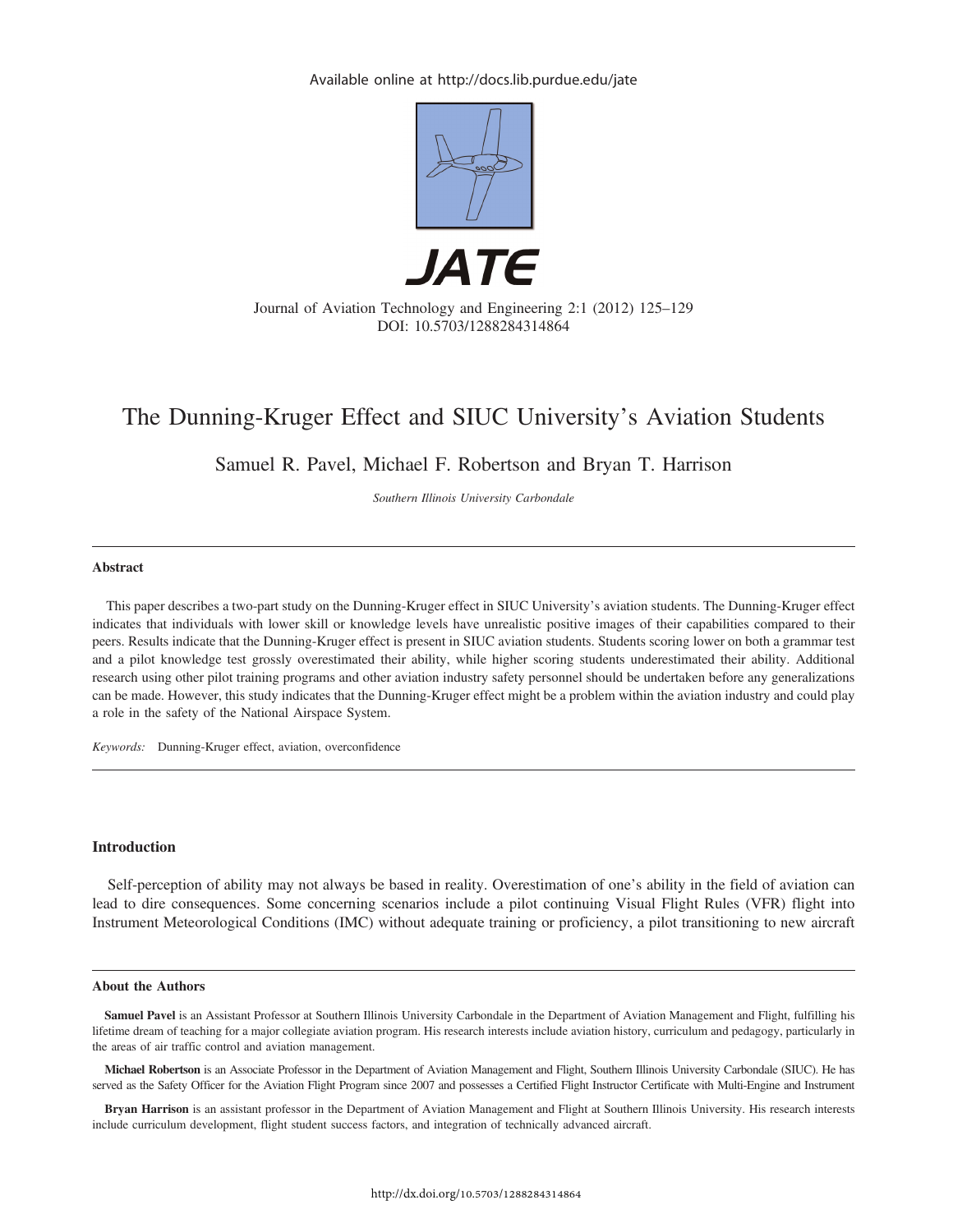or avionics without adequate training, an air traffic controller underestimating how close two aircraft will pass each other, or an A&P mechanic working on an unfamiliar aircraft or engine. The Dunning–Kruger Effect indicates that individuals with lower skill or knowledge levels have unrealistic positive images of their capabilities when they compare themselves to their peers. Kruger and Dunning (2009) also suggest that the lack of skill or ability itself prevents individuals from knowing the extent of their incompetence. While unskilled individuals tend to overestimate their abilities, the most knowledgeable or skilled individuals often underestimate their abilities.

This two-phase study examines the applicability of the Dunning–Kruger Effect to collegiate aviation students at Southern Illinois University Carbondale (SIUC). Phase one recreated Study 3 of Kruger and Dunning's (2009) research by measuring participating students' perceived performance on a grammar exam both pre-exam and post-exam. Phase two of this study compared participating students' predicted score on a Federal Aviation Administration (FAA) knowledge exam to their actual score.

## Literature Review

The tendency for individuals to evaluate themselves more favorably in comparison to others has been a staple finding in social psychology for many years. This principle has been referred to as the better-than-average effect. The better-than-average effect provides evidence that people, in general, have unrealistic positive images of themselves compared to their peers (Alicke, Klotz, Breitenbecher, Yurak, & Vredenburg, 1995). Over the years, many studies have been conducted in social psychology concerning the idea of the better-than-average effect (Alicke, 1985; Allison, Messick, & Goethals, 1989; Codol, 1975; Cross, 1977; Dunning, Meyerowitz, & Holzberg, 1989; Messick, Bloom, Boldizar, & Samuelson, 1985). Alicke et al. (1995) conducted seven studies to demonstrate the magnitude of the better-than-average effect. It was determined that the effect depends on the level of abstraction in the comparison. In other words, the better-than-average effect was reduced when the individual had personal contact with the comparison target as opposed to another peer.

In 2009, two Cornell University psychologists, Justin Kruger and David Dunning, published a paper entitled Unskilled and unaware of it: how difficulties in recognizing one's own incompetence lead to inflated self-assessments. Kruger and Dunning identified a tendency for people with relatively lower skill levels and knowledge to overestimate their ability to accomplish a task, whereas people with relatively higher skill levels and knowledge would tend to underestimate their ability to complete a task. The results of this study were so conclusive that this tendency was named after the authors as the Dunning–Kruger Effect.

Kruger and Dunning (2009) conducted four studies focusing on humor, logical reasoning and grammar. They found that participants that scored in the bottom quartile overestimated their performance and ability. More specifically, the participants' test scores put them in the 12th percentile while they perceived themselves to be in the 62nd percentile. Overall, the researchers concluded that people in general tend to be overly optimistic about their skills and abilities. Not only will these individuals reach mistaken conclusions and make errors, but their incompetence does not give them the ability to realize it. They also concluded that the less we know about a particular subject, the less we are able to recognize the expertise of others as it relates to that subject (Kruger & Dunning, 2009).

Dan Grunloh (2011), editor of Light Plane World, wrote an article regarding how the Dunning–Kruger Effect could be applied to aviation, where the cognitive failure of not being able to recognize one's own lack of knowledge or performance would be of serious concern. Any pilot, whether a newcomer or pilot transitioning from type, could be tricked by this effect. For example, a novice pilot who thinks it is acceptable to minimize maintenance issues or checklists may be suffering from the Dunning–Kruger Effect (Grunloh, 2011).

Casner (2008) conducted a study surveying 134 general aviation pilots exploring topics such as a pilot's general attitudes toward advanced cockpit systems and how pilots believe these systems affect workload and awareness. The survey also explored a pilot's preferences for cockpit systems, a pilot's perceptions of risk, long-term effects on pilot skill and the effects of advanced cockpit systems on the number of errors pilots make as well as the overall safety record. The results of the survey indicated that while most pilots hold generally positive attitudes about advanced cockpit systems and exhibit a strong preference for using them, they also recognize the potential pitfalls associated with advanced cockpit systems but are more likely to attribute the problems to other pilots rather than to themselves. A number of contradictory attitudes from the study pointed out a potential need for future studies to clarify the effect of attitudes and beliefs on pilot behavior and ultimately the effects on safety.

As mentioned previously, the better-than-average effect and the Dunning–Kruger Effect have been used in many studies in social psychology for many years. These studies largely focused on social predictions; other studies have also applied these effects to college students and their ability to predict their performance in college (Everson & Tobias, 1998). Although little research exists on the Dunning–Kruger Effect in aviation and more specifically collegiate flight training, it seems that based on the previous studies mentioned the Dunning–Kruger Effect is prevalent in college students (Alicke et al., 1995; Everson & Tobias, 1998; Kruger & Dunning, 1999) as well as pilots (Casner, 2008).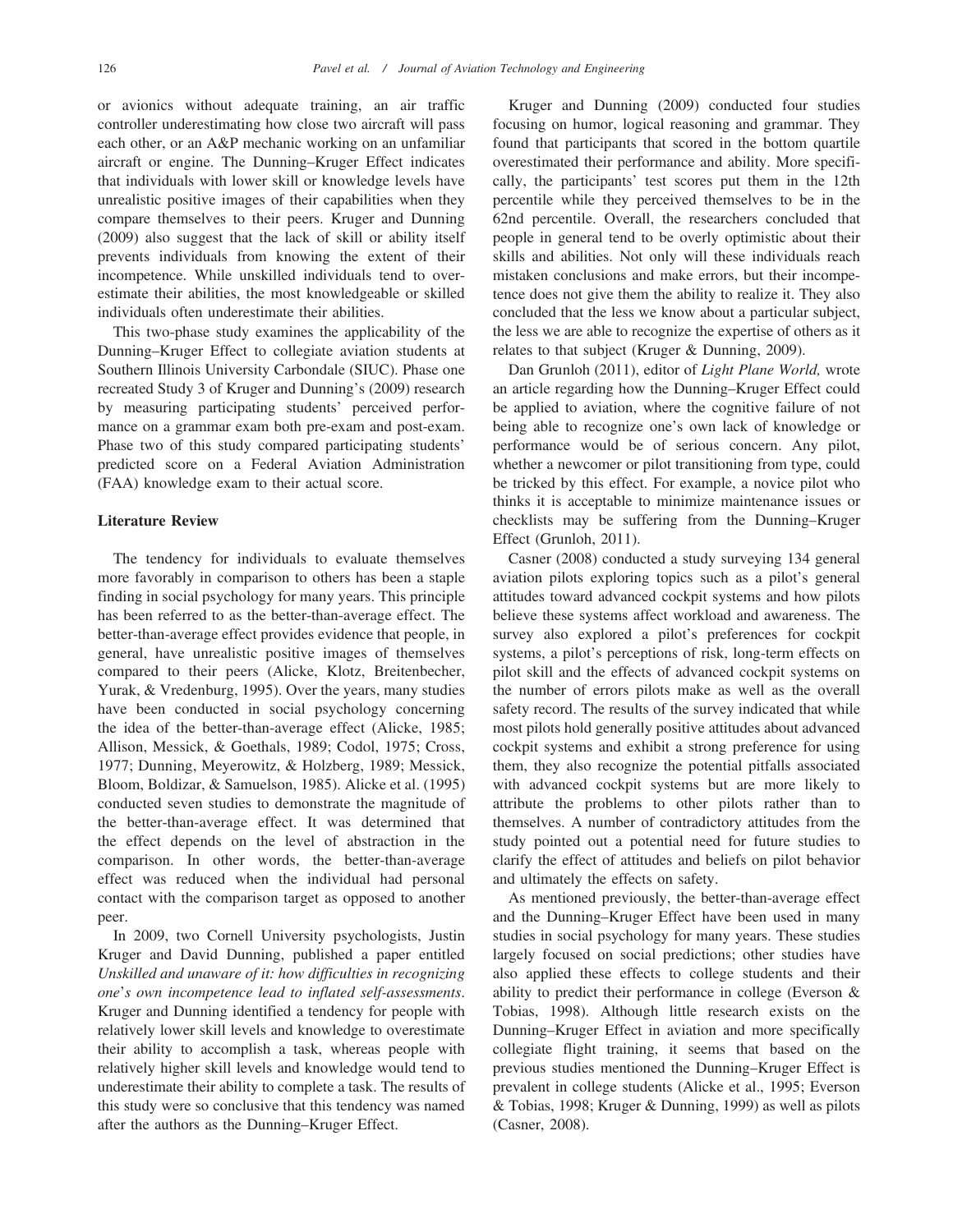#### Methodology

This study was conducted in two phases. The first phase was based on Study 3 of the original Kruger and Dunning study (2009). The original Cornell study clearly showed the Dunning–Kruger Effect present in the US collegiate elite. SIUC aviation students generally score above average on the ACT college entrance exam; however, the SIUC aviation student's average ACT score is significantly less than the average Cornell University student's ACT score (Cornell n.d.; Author's calculation from study participants). The purpose of the first phase is to see if the Dunning– Kruger Effect was prevalent in the SIUC aviation students using a grammar exam.

The grammar exam was constructed using ten items that were randomly selected from each of two sections in the National Teachers Exam preparation guide (Bobrow et al., 1989). The first part of the exam consisted of ten sentences. Each sentence had four specific portions underlined. The participants were to choose the underlined portion that was grammatically incorrect, or circle No error. The second part of the exam also consisted of ten sentences. This time only one portion of each sentence was underlined. The participants were to decide if the underlined portion of the sentence was grammatically correct and, if not, choose the grammatically correct answer from a list of four other choices.

Prior to taking the grammar exam, participants were asked to rank their ability to recognize grammatical errors on a scale from one to ten, with one being poor and ten being excellent. The participants were next asked to predict the number of correct answers they would get out of the twenty questions on the exam. The participants then completed the grammar exam. After completing the exam the participants were asked to once again predict the number of correct answers they got on the exam.

From Fall 2010 through Fall 2011, students from five sections of an Aviation Technical Communication course were asked to participate in the study and take the grammar exam. There was no compensation or extra credit offered. Participation was anonymous and voluntary. One hundred and seventeen students agreed to volunteer for the study and 99 students submitted a completed exam and accompanying predictions.

Phase two of the study compared predicted and actual scores on FAA written exams for the Private, Instrument, and Commercial pilot certificates. Prior to taking one of the three exams, students were asked to volunteer for the study and complete a questionnaire. Participation was strictly voluntary with no compensation or extra credit offered. After completing the pre-exam questionnaire and FAA exam, the data was recorded and all identifying information was shredded or deleted so no individual student's information or FAA exam score could be identified.

The pre-exam questionnaire asked students for their age, number of flight hours to date, their ACT score, their perceived pilot skill on a scale of 1 to 10 (with 1 being poor and 10 being excellent), and the score they predicted they would receive on the FAA exam. The test administrator of the FAA exam, with the students' permission, released the actual score on the FAA exam to the researchers. Sixtyseven students participated in phase two of this study from Fall 2010 through Fall 2011.

In both phases of the study the students were divided into quintiles based on their actual scores, and the quintile score was converted to percentiles. Then each quintile's predicted score was compared with the quintile's actual score using a one-sample t test. This methodology was used to be consistent with the original Cornell study.

When comparing the perceived pilot ability in Phase Two of this study, the small sample size and large variations in the rankings makes precise statistical analysis difficult. The quintile averages follow the trend indicated in the other quintile score comparisons so the averages are reported in the results section; however, more data would be needed to make any conclusive statement.

## Results and Discussion

## Phase One: Grammar Exam

The results of the SIUC Aviation students was similar to the results of the Cornell students in the original study conducted by Kruger and Dunning (2009). In the Cornell study the participants estimated their grammatical ability to be in the 71st percentile on average and their performance on the test to be in the 68th percentile on average, exceeding the actual mean of 50,  $t(83) = 5.90$  and 5.13, respectively,  $p < .0001$ . The bottom quartile of students grossly overestimated their grammatical ability and perceived score on the grammar exam. Although the actual score of the Cornell students in the bottom quartile was in the 10th percentile on average, they estimated their grammatical ability and predicted scores on the exam to be in the 67th and 61st percentiles respectively,  $t(16) = 13.68$  and 15.75, p < .0001. The top quartile of Cornell students underestimated their grammatical ability and perceived scores on the exam. Their actual exam score was in the 89th percentile, however they estimated their grammatical ability and test performance to be in the 72nd and 70th percentile,  $t(18) = -4.73$  and  $-5.08$ , respectively,  $p < .0001$ .

The SIUC aviation students followed a pattern similar to that of the Cornell students. The students estimated their grammatical ability at the 66th percentile on average,  $t(98) = 9.49$ ,  $p < .0001$ , and their predicted scores in the 87th percentile on average,  $t(98) = 10.20$ , p < .0001. Overall the students' perceived grammatical ability and predicted scores are only moderately correlated with the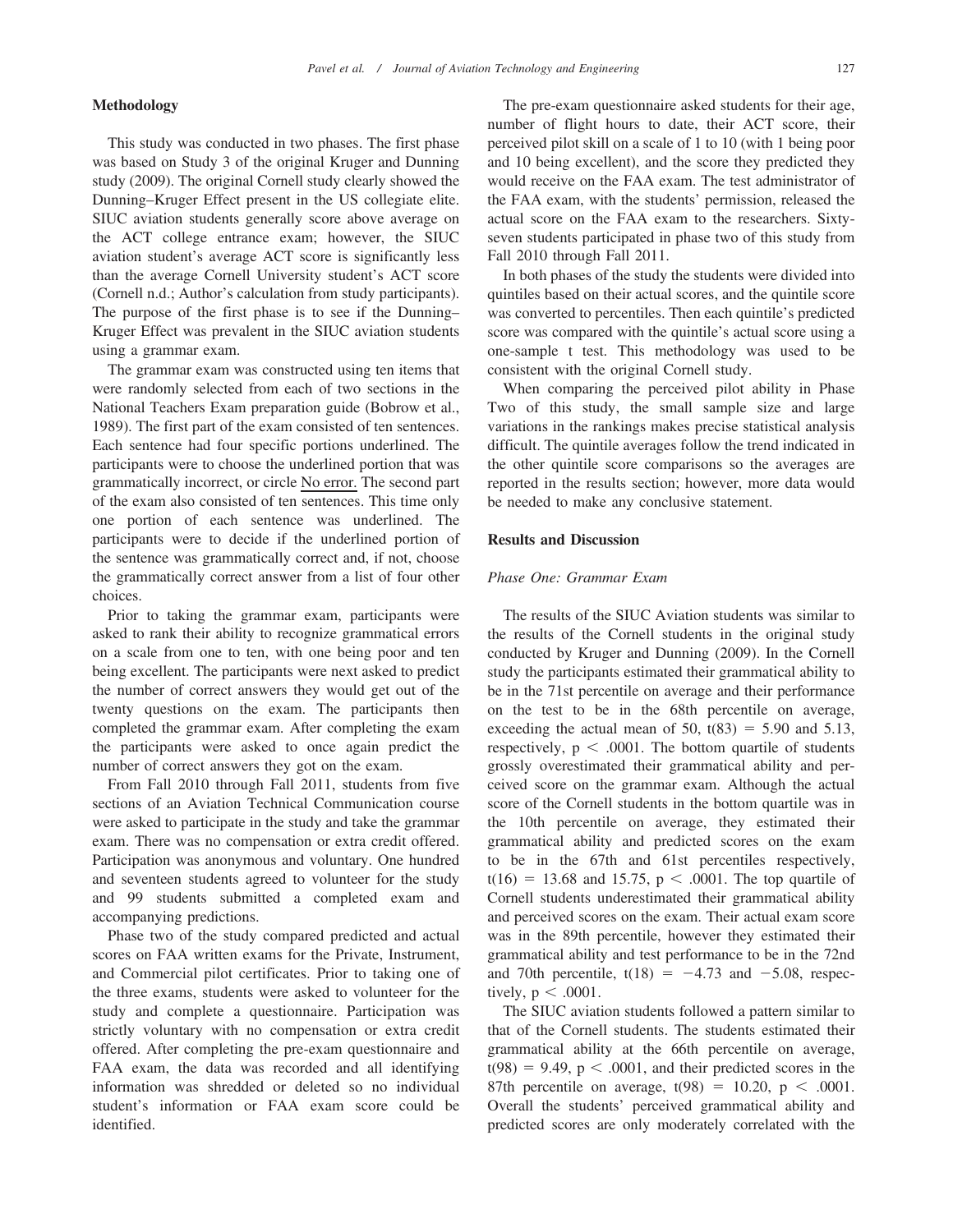actual scores,  $t(99) = .363$ ,  $p < .0001$  and  $r(99) = .300$ ,  $p < .003$ , respectively. Not surprisingly, the students' estimate of grammatical ability and predicted scores was strongly correlated,  $t(99) = .713$ ,  $p < .0001$ .

The bottom quartile of participants scored in the 10th percentile on average. However, they estimated their grammatical ability to be 5.72 on average, and their predicted scores to be in the 68th percentile,  $t(24) = 12.57$ ,  $p < .0001$ . The top quintile of participants scored in the 92nd percentile on average. They predicted their grammatical ability at 7.55 on average. However, their predicted scores were almost the same as their actual scores (M percentile  $= 95$ ).

After taking the grammar exam the students were far less confident in their original predicted scores. Every quartile group lowered their prediction of how they would score on the exam. On average, the lowest two quartiles more accurately predicted their actual scores (M percentile = 47.7, t(24) = 4.17, p < .0001; M percentile = 57,  $t(24) = 1.98$ , p < .059, respectively). The third quartile almost predicted its average actual score (M percentile  $= 67.5$ ). Interestingly the top quartile on average underestimated their scores  $(M$  percentile = 82.6,  $t(23) = -1.82$ , p < .082).

#### Phase Two: FAA Exams

SIUC aviation students showed the same tendencies in their ability to predict their exam results with the FAA exams as they did with the grammar exam. The first item to note is that almost all of the students in the study ranked their pilot skill above 5 on a scale from 1–10, with an average score of 7.11 ( $SD = 1.35$ ). The bottom quartile of students on average ranked their pilot skill higher than the other quartile's pilot skill rankings ( $M = 7.41$ ,  $SD = 0.59$ ). The second and third quartiles each lowered their estimate of pilot skill successively  $(M = 7.04, SD = 1.70$  and  $M = 6.74$ ,  $SD = 1.17$ , respectively). The highest quartile only ranked their pilot skill on average at 7.25 ( $SD = 1.68$ ).

When it came to estimating their score on the FAA exam, the bottom quartile overestimated their scores on average (M percentile = 68.4, t(16) = 9.775, p < .0001). The middle two quartiles estimated the scores fairly accurately. However, the top quartile underestimated their scores on average (M percentile = 78.9, t(15) =  $-5.644$ ,  $p < .0001$ ).

## **Discussion**

This study indicates that the Dunning–Kruger Effect is present in the SIUC aviation students. One must now ask how the awareness of the Dunning–Kruger Effect can be used to improve the educational process and safety.

Aviation is one of the few fields where education and safety can be a matter of mortal consequence. Being aware of the Dunning–Kruger Effect can help flight instructors to structure training sessions. One-size-fits-all training suboptimizes learning potential within a curriculum. Training sessions focusing more on basic flying skills should be developed for students with lower skills and higher confidence. Students with higher skills and lower confidence could be pushed and encouraged more, thus expanding their skills envelope. The difficulty would be in identifying in which group each student would be located. Flight instructors would need to take more time to more thoroughly evaluate each student, which in itself would be a good practice.

The Dunning–Kruger Effect can also help explain the high accident/fatality rate of general aviation pilots flying unfamiliar aircraft. Pilots might be over-confident with their ability and unaware of their limitations. By becoming aware of this phenomenon, pilots wanting to transition into a new type of airplane might be encouraged to seek additional training. At a minimum, the pilots may become more aware of the difficulties arising from transitioning into an unfamiliar aircraft and consequently focus more on their own abilities and limitations.

Every pilot, as well as any aviation professional making critical decisions affecting the safety of the NAS system (Air Traffic Controllers, etc.), needs to be aware of the Dunning–Kruger Effect. When facing a new and potentially dangerous situation, self-confidence is key, but overconfidence can be catastrophic. Self-awareness training, including psychological phenomena such as the Dunning– Kruger Effect, should be part of any training curriculum.

# Conclusion

Based on this study, the Dunning–Kruger Effect is prevalent in SIUC aviation students. The grammar exam utilized produced similar results to the Kruger and Dunning (2009) study at Cornell. In addition, overestimation of aviation specific knowledge capabilities on FAA knowledge exams may indicate a potential disconnect between perception and reality for SIUC aviation students. Future research should be conducted with flight students to determine if the Dunning–Kruger Effect is prevalent in flight skill performance. Other aviation disciplines should be investigated to determine the existence of the Dunning– Kruger Effect

## Recommendations

Due to the limitations of this study to students of one university aviation program, the next step is to expand the study to other aviation programs to be able to make a stronger argument for including psychological phenomena such as the Dunning–Kruger Effect in general pilot training curricula. Testing for the prevalence of the Dunning– Kruger Effect in Air Traffic Controllers and other aviation